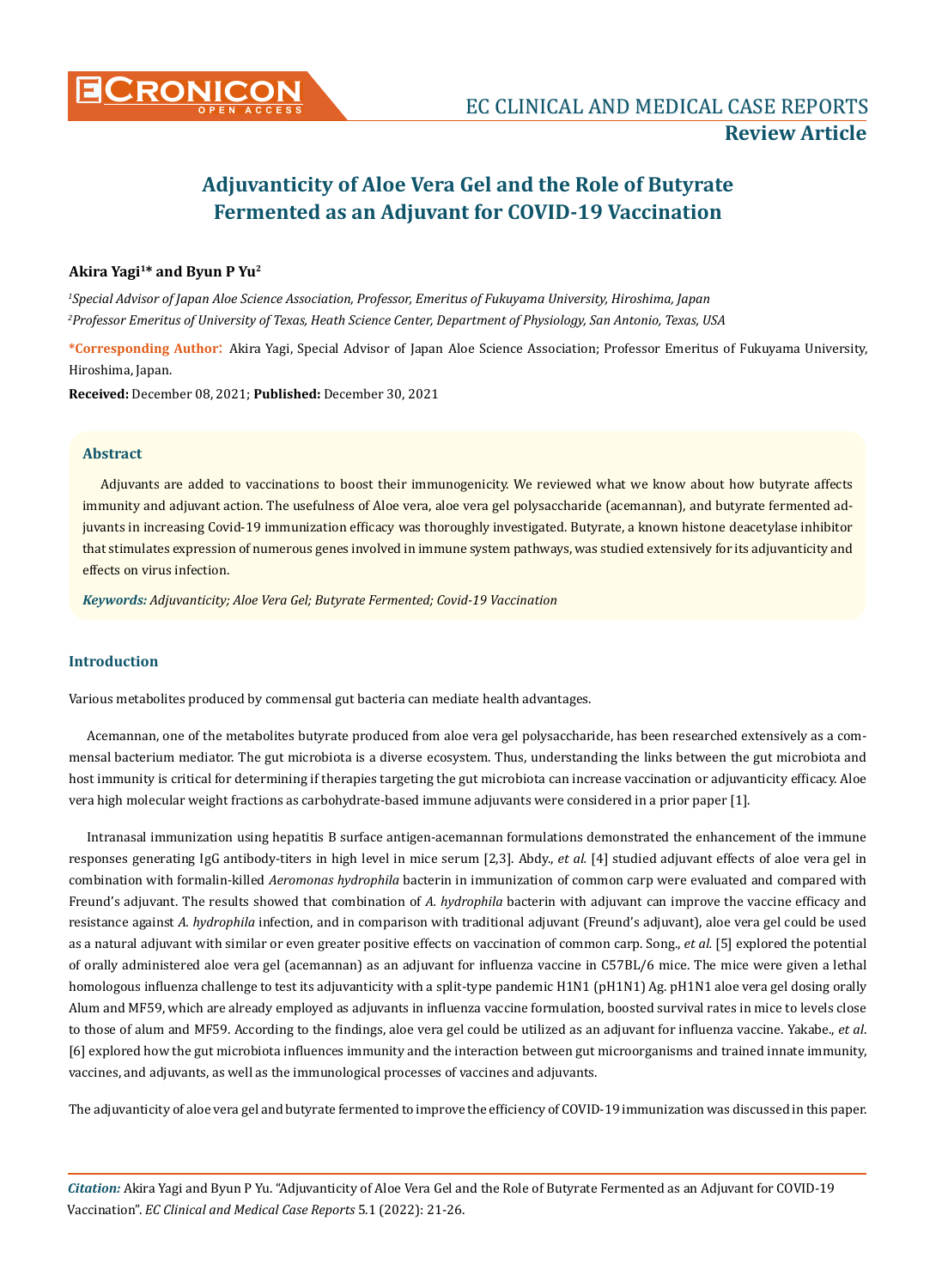22

## **Commensal bacterial metabolite, short chain fatty acids and the attenuation of pathobiont- induced hyper-inflammation by butyrate**

Influenza A virus causes a severe respiratory tract illness, which is a major worldwide health issue. The crosstalk between the lungs and the gut is disrupted by influenza infection. Lu., *et al.* [7] conducted an *in vivo* study in which mice were given Lactobacillus mucosae 1025 and Bifidobacterium breve CCFM1026, as well as a mixture of the two bacteria, for 19 days. Probiotics were tested for their effects on clinical symptoms, immunological responses, and gut microbial changes. Butyrate was positively connected to MixA (an interferoninduced antiviral protein) expression but negatively related to viral loads, according to the correlation analysis. MixA lowered viral loads and enhanced the antiviral protein MxA expression, which was strongly connected with increased butyrate generation as a result of gut microbial change, according to the findings.

Various metabolites produced by commensal gut bacteria can mediate health advantages.

Butyrate has been explored as a mediator of commensal microorganisms, particularly SCFAs.

The beneficial metabolites may be deficient in COVID-19 due to dysbiosis, and Chen., *et al*. reported the use of butyrate to reduce the severity of COVID-19 infections [8]. The proposed use of butyrate by enema would achieve two goals: (i) direct application of butyrate to the site of the intestinal tract, terminal ileum, and right colon, which contains one of the highest concentrations of SARS-CoV-2 receptors, and (ii) increase butyrate absorption for systemic distribution, as the colon is the primary site for both production and absorption of butyrate [9]. The role of butyrate in reducing pathogenic bacterial-induced hyper-inflammatory responses was discussed [10].

#### **The role of intestinal microbiota improving the efficacy of COVID-19 vaccination**

Many vaccines against SARS-CoV-2 have now been created in order to elicit effective immune responses that will guard against SARS-CoV-2 infections or lower the severity of the disease if it is contracted. Many factors could influence vaccine efficacy in terms of achieving optimal immune responses. Because the gut microbiota is linked to the establishment and maintenance of an adequate immune system response, dysregulation of the gut microbiota (gut dysbiosis) could be a significant risk factor. Chen., *et al.* [11] addressed immunological responses to SARS-CoV-2, how COVID-19 vaccination elicit protective immune responses, the role of gut dysbiosis in vaccine inefficiency and side effects, and how functional foods can modulate the gut microbiota to promote COVID-19 vaccine immunization.

#### **The use of probiotics as adjuvant therapy for COVID-19 management**

In a recent study, we found that drinking aloe vera juice increases the concentration of the butyrogenic microbiota, *Faecali bacterium* spp., in the faeces, which may help with tissue repair [12].

With anti-inflammation, gut barrier strengthening, and butyrate generation, the intestinal symbiotic bacterium F. prausnitzii has emerged as the "sentinel of gut." F. prausnitzii may have the ability to avoid gastrointestinal comorbidities in COVID-19 patients by inhibiting inflammation [13,14].

To treat the virus's gastrointestinal effects in these patients, strategies to change the gut microbiome may be developed.

### **Adjuvant therapy for COVID-19 management using probiotics**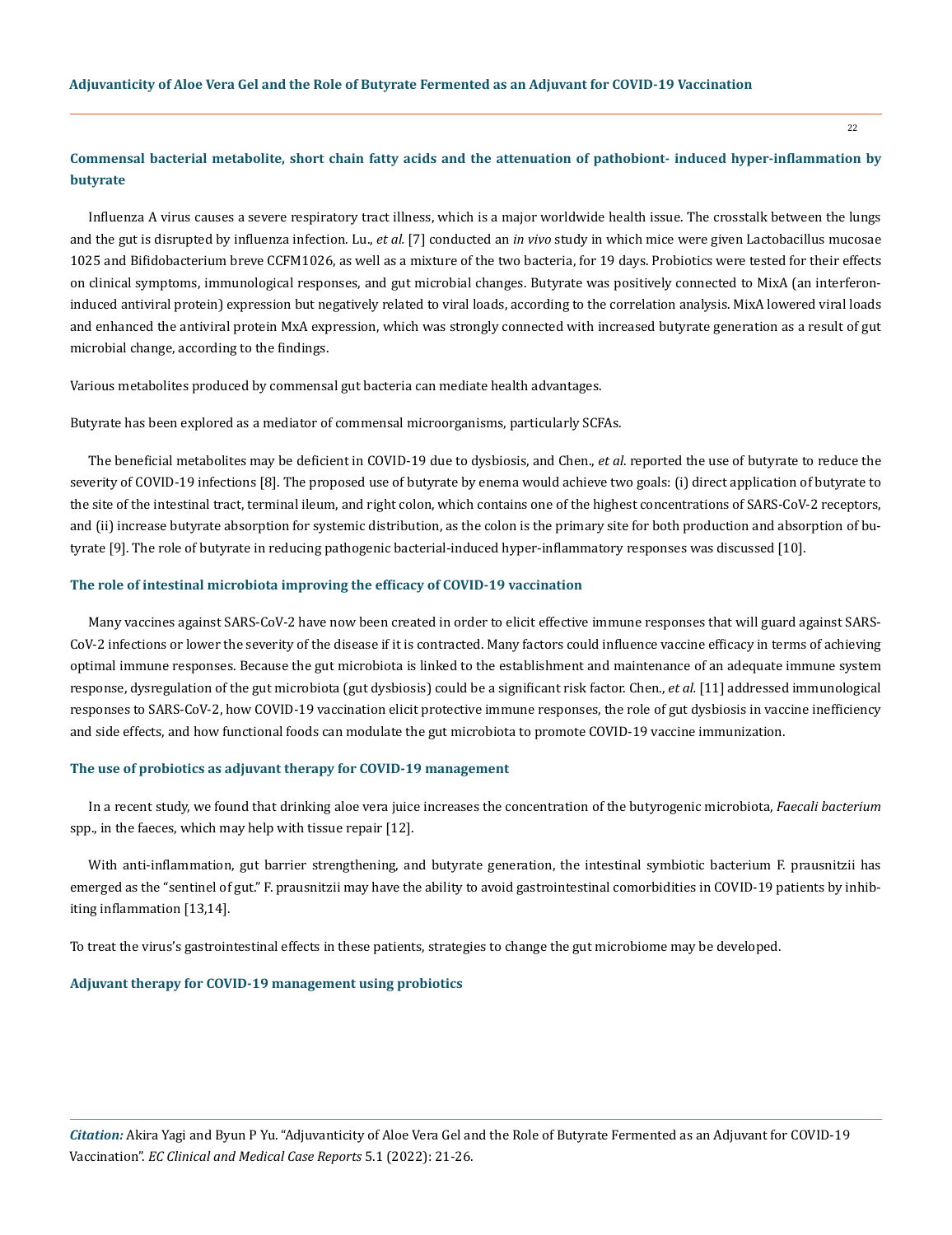23

A reduction in the severity and length of sickness could be beneficial not just to health systems around the world, but also to persons who are afflicted with COVID-19. Walton., *et al.* [15] looked at the relationship between the gut microbiota and COVID-19 infection and proposed theories for how probiotic and prebiotic interactions might work.

The use of probiotics as adjuvant therapy for COVID-19 management is one of interesting projects. A phase II trial applied the ozone therapy plus a probiotic's mixture to COVID-19 patients to prevent deterioration by Lau., *et al.* [16] in Italy (NCT04366089).

## **Metagenomics approaches to investigate the gut microbiome of COVID-19 patients**

The current scientific knowledge and comprehension of the gut microbiota and COVID-19 interaction isn't perfect, but it's improving all the time. Archer., *et al*. found a decrease in beneficial commensals in COVID-19 patients [17]. One of these, *Faecali bacterium* prausnitzii, was shown to be lower in COVID-19 patients. *F. prausnitzii* has been identified as one of the major butyrate producers in the gut and plays a vital role in promoting gut health. Butyrate is important for the physiology of the intestines as well as the health of the host. Butyrate can minimize inflammation in the intestinal mucosa by inhibiting the activation in the intestinal mucosa by inhibiting the activation of NF-κB transcription factor, up-regulating PPARγ, and inhibiting IFN-γ. Sehli., *et al.* [18] suggested that understanding how to choose due to the computational tools and strategies to analyze efficacy the gut microbiota is one important thing to decipher the most pertinent microbiome profile for diagnostics and the precise antiviral or preventive microbial composition.

#### **The potential adjuvant therapy of butyrate by enemas supportive treatment for patients with coronavirus SARS-CoV-2 infection**

The estimated time from exposure to SARS-CoV-2 and the development of symptoms is about 5 days.

There is a significant change in intestinal microbial composition with reduced oral intake following the development of symptoms due to anorexia and other gastrointestinal disturbances (dysbiosis).

A drop in glucose fermentation and a subsequent decline in the formation of short chain fatty acids, most notably butyrate, are among the changes. Supplementing SARS-CoV-2 infected patients who can tolerate oral intake with microbial accessible and fermentable carbohydrates, according to Belkaid., *et al.* [19], could be a useful adjuvant in treating SARS-CoV-2 infection. For individuals who are unable to take food supplements or liquids by mouth, rectal butyrate delivery by enema may be considered. The proposed use of butyrate by enema would achieve two goals: (i) direct application of butyrate to the site of the intestinal track terminal ileum and right colon, which contains one of the highest concentrations of SARS-Cov-2 receptors, and (ii) increase butyrate absorption for systemic distribution, as the colon is the primary site for both production and absorption of butyrate. When delivered via enema, peros, or intravenously, butyrate treatment has been shown to be safe. The microbiota's adjuvant properties: function in infection and vaccine were described by the author [20] as follows: the microbiota may control the tissue milieu by maintaining a pool of commensal reactive cells with the ability to produce a heterologous adjuvant impact.

#### **The triad association between gut microbiota, ACE-2 expression and vitamin D in COVID-19 severity**

Articles from PubMed/Medline searches were reviewed by Shenoy [21], using a combination of terms: SARS-CoV-2, COVID-19, Inflammaging, Immune-senescence, Gut microbiome, Vitamin D, RAS/ACE2, and Vaccination. The author described that although there is hope that vaccinations may control COVID-19 pandemic eventually, the majority of global population is currently un-immunized, and it is too early to determine any long-term protective antibody levels and efficacy. This trinity, according to the author, may represent a significant link in determining the outcome of SARS-CoV-2 infection. Modulating these variables may have an impact on vaccine success and clinical outcomes in COVID-19 infections. In a previous review, we explored the significance of the gut microbiota during respiratory viral infections and proposed that using Aloe vera to target food supplements and gut dysbiosis could help manage the immunomodulatory effect in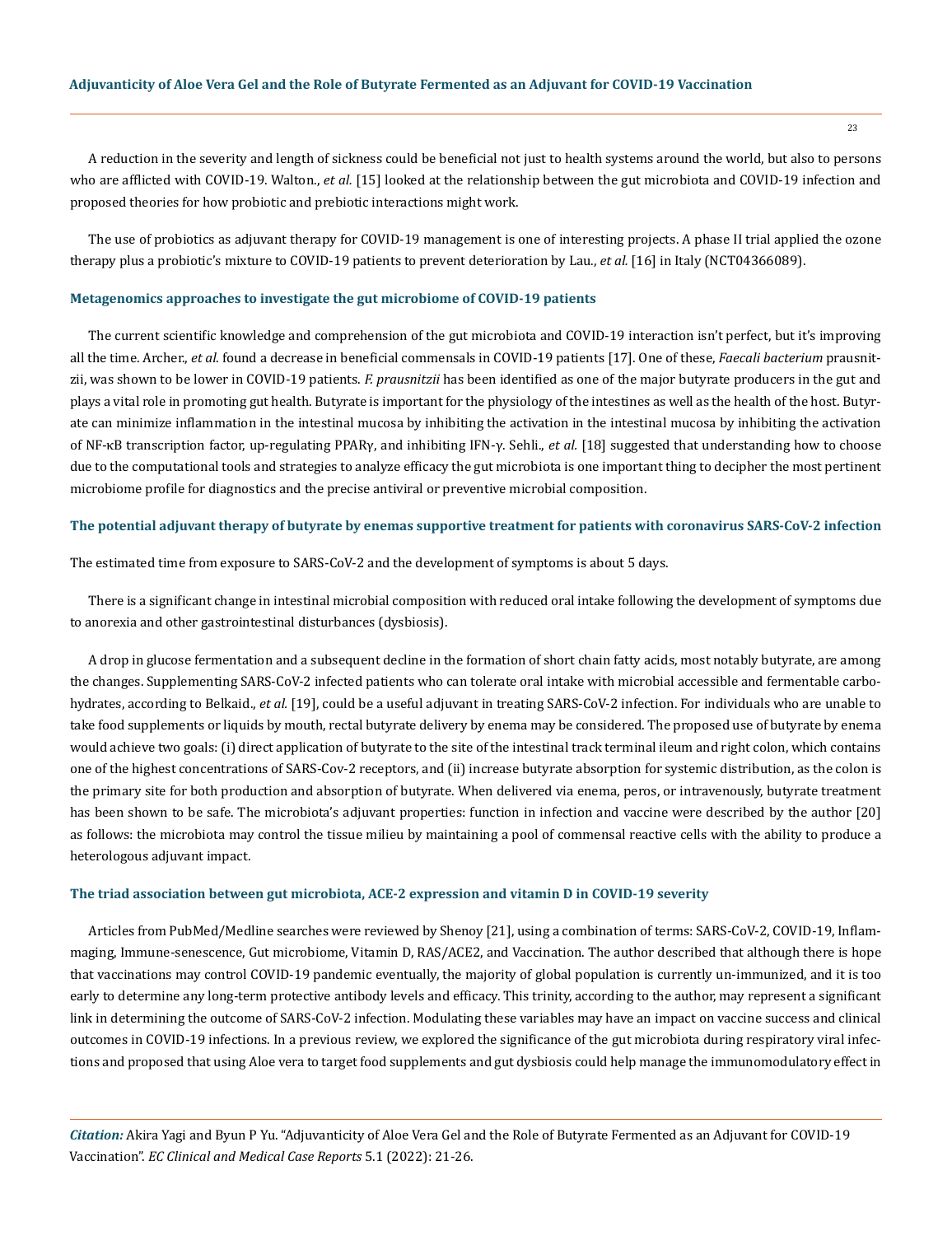COVID-19 pathogenesis [22]. We also discussed butyrate's potential role in intestinal homeostasis, as well as the effects of aloe constituents on the prevention of leaky gut syndrome, which is caused by increased intestinal permeability caused by ageing, which can lead to a variety of systemic inflammatory and immune-related dysfunctions [23]. Butyrate is a critical gut microbial metabolite that regulates the effects of the gut microbiota on the immune system. It not only plays a key role in maintaining intestinal immunological homeostasis, but it also has future therapeutic implications for a variety of gastrointestinal and systemic illnesses.

# **The mechanism of HDAC inhibition by butyrate and resulting alterations in the expression of genes involving in cell cycle, apoptosis, and transcriptional regulation**

In bovine kidney epithelial cells, Li., *et al.* [24] discovered 450 genes that were strongly affected by butyrate. The findings shed light on how butyrate inhibits HDAC and causes changes in the expression of genes involved in cell cycle, apoptosis, and transcriptional control. Because butyrate regulates cell growth and proliferation as both a food and a signaling molecule, the findings in this study allow for a better understanding of the complete range of roles butyrate can play during cell development and proliferation.

#### **Butyrate regulates COVID-19-relevant genes**

Hypertension is one of the most common comorbidities with poor results, and it shares many pathophysiological aspects with CO-VID-19, such as inflammation and a malfunctioning renin-angiotensin system. Butyrate downregulates a gene required for SARS-CoV-2 infection, but it simultaneously upregulates the Toll-like receptor and other antiviral pathways, according to Li., *et al.* [25]. As a result, the higher incidence of COVID-19 in hypertension may be attributable in part to the gut's cumulative depletion of butyrate-producing bacteria. The author speculated that gastrointestinal butyrate control may play a role in COVID-19's greater comorbidity with hypertension.

#### **Butyrate reprograms innate antiviral immune response mediated by type I interferon**

Butyrate is a lipid produced by intestinal bacteria and a known histone deacetylase inhibitor that activates expression of many genes involved in immune system pathways. Chermudupati., *et al.* [26] investigated that butyrate reprograms the innate antiviral immune response mediated by type I interferons (IFNs). Many of the antiviral genes induced by type I IFNs are repressed in the presence of butyrate, resulting in increased virus infection and replication. Butyrate significantly suppresses the expression of specific antiviral IFN-stimulated gene by reprogramming the type I IFN-mediated innate antiviral infection of cells. The study found that gut microbiome metabolites like butyrate can have a variety of consequences on cellular physiology, including suppressing an inflammatory innate immune pathway, resulting in a proviral cellular milieu. (A provirus is an inactive form of a virus that is incorporated into a host cell's genetic material.) Because butyrate can raise virus titers in most circumstances, the author suggests that it could be used as a low-cost method to boost viral vaccine yields or study virus stocks. Treatment with butyrate or butyrogenic bacteria, which are increasingly being investigated for therapeutic purposes, should also be studied in terms of a balance of anti-inflammatory and proviral effects, according to the authors. By reprogramming the type I IFN-mediated innate antiviral immune response, butyrate inhibited the expression of particular antiviral IFN-stimulated genes, suggesting a new method by which butyrate impacts viral infections of cells. Butyrate reprograms the magnitude of induction for at least 63% of interferon-stimulated genes, identifying a new mechanism by which butyrate may affect virus infections.

#### **Conclusion**

The probable fermented metabolite from aloe vera gel is butyrate, a known histone deacetylase inhibitor that promotes expression of numerous genes involved in immune system pathways and has antiviral effects. It is important for maintaining intestinal immunological homeostasis and may have therapeutic implications for a variety of gastrointestinal and systemic diseases. Butyrate may have a wide range of effects on virus infection in cells. The efficacy of butyrate fermented in aloe vera gel as an adjuvant for Covid-19 immunization was thoroughly investigated.

*Citation:* Akira Yagi and Byun P Yu. "Adjuvanticity of Aloe Vera Gel and the Role of Butyrate Fermented as an Adjuvant for COVID-19 Vaccination". *EC Clinical and Medical Case Reports* 5.1 (2022): 21-26.

24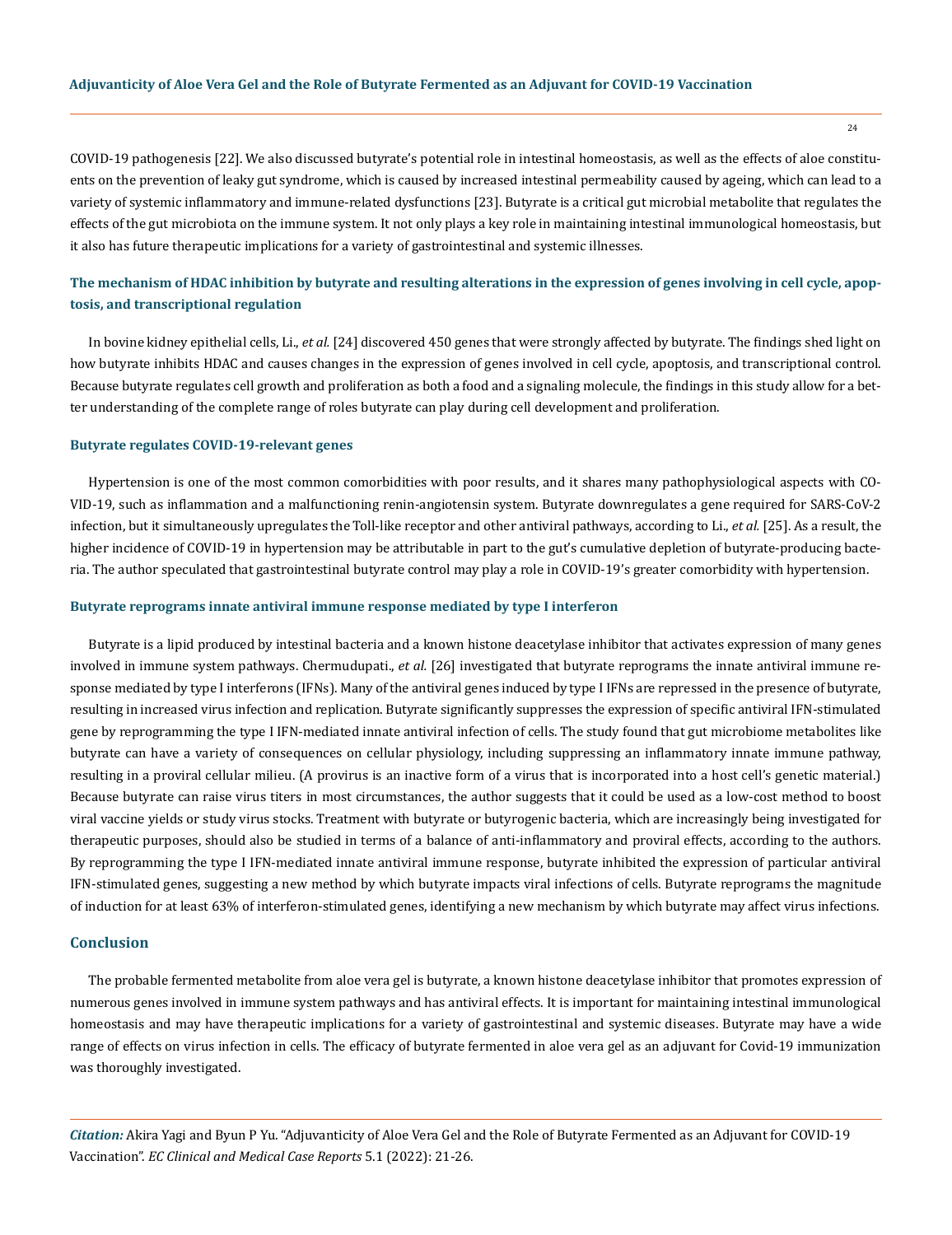## **Bibliography**

- 1. [A Yagi. "Aloe vera high molecular weight fractions as carbohydrate-based immune adjuvants".](http://www.ghrnet.org/index.php/joghr/article/view/381/305) *Journal of Gastroenterology and Hepatology Research* [2013; 2.5 \(2013\): 568-570.](http://www.ghrnet.org/index.php/joghr/article/view/381/305)
- 2. Aguilar JC., *et al.* ["Intranasal immunization using HBsAG-acemannan formulations: kinetics and duration of serum IgG responses".](https://tspace.library.utoronto.ca/html/1807/21857/ba00033.html)  *[Biotechnologia Aplicada](https://tspace.library.utoronto.ca/html/1807/21857/ba00033.html)* 17 (2000): 120.
- 3. Alonso M., *et al.* ["On the isolation of immunostimulatory active acemannan from Aloe barbadensis".](https://www.medigraphic.com/cgi-bin/new/resumenI.cgi?IDARTICULO=36378) *Biotechnogia Aplicada* 29.2 [\(2012\): 87-101.](https://www.medigraphic.com/cgi-bin/new/resumenI.cgi?IDARTICULO=36378)
- 4. Abdy E., *et al.* ["Comparative effects of Aloe vera gel and Freund's adjuvant in vaccination of common carp \(Cyprinus carpio L.\) against".](https://link.springer.com/article/10.1007/s10499-016-0074-1)  *[Aeromonas hydrophila](https://link.springer.com/article/10.1007/s10499-016-0074-1)* Aquuaculture *Int* 25 (2017): 727-742.
- 5. Song EJ., *et al.* ["Adjuvanticity of processed aloe vera gel for influenza vaccination in mice".](https://www.ncbi.nlm.nih.gov/pmc/articles/PMC7458799/) *Immune Network* 20.4 (2020): e31.
- 6. Yakabe K., *et al.* ["Understanding host immunity and the gut microbiota inspires the new development of vaccines and adjuvants".](https://pubmed.ncbi.nlm.nih.gov/33530627/)  *[Pharmaceutics](https://pubmed.ncbi.nlm.nih.gov/33530627/)* 13 (2021): 163.
- 7. Lu W., *et al.* ["The potential role of probiotics in protection against influenza A virus infection in mice".](https://pubmed.ncbi.nlm.nih.gov/33924002/) *Foods* 10 (2021): 902.
- 8. [Chen J and Vitetta L. "Modulation of gut microbiota for prevention and treatment of COVID-19".](https://www.mdpi.com/2077-0383/10/13/2903) *Journal of Clinical Medicine* 10 (2021): [2903.](https://www.mdpi.com/2077-0383/10/13/2903)
- 9. Chen J., *et al.* ["Altered gut microbial metabolite could mediate the effects of risk factors in COVID-19".](https://pubmed.ncbi.nlm.nih.gov/34546607/) *Reviews in Medical Virology* 31.5 [\(2021\): 1-13.](https://pubmed.ncbi.nlm.nih.gov/34546607/)
- 10. [Chen J and Vitetta L. "The role of butyrate in attenuating pathobiont-induced hyperinflammation".](https://www.ncbi.nlm.nih.gov/pmc/articles/PMC7192831/) *Immune Network* 20.2 (2020): e15.
- 11. Chen J., *et al.* ["The intestinal microbiota and improving the efficacy of COVID-19 vaccinations".](https://pubmed.ncbi.nlm.nih.gov/34777578/) *Journal of Functional Foods* 87 (2021): [104850.](https://pubmed.ncbi.nlm.nih.gov/34777578/)
- 12. Yagi A., *et al.* ["Prophylactic role of Aloe components, butyrate fermented, micrnas, and hyaluronan on Alzheimer's disease, Parkin](http://www.ghrnet.org/index.php/joghr/article/view/3093/3391)[son's disease, and osteoarthritis in knee joints: Case reports of aloe vera juice ingestion producing intestinal butyrogenic microbiome](http://www.ghrnet.org/index.php/joghr/article/view/3093/3391)  and bone regeneration". *[Journal of Gastroenterology and Hepatology Research](http://www.ghrnet.org/index.php/joghr/article/view/3093/3391)* 10.1 3392-3406.
- 13. He X., *et al.* "*Faealibacterium prausnitzii*[: A next-generation probiotic in gut disease improvement".](https://www.hindawi.com/journals/cjidmm/2021/6666114/) *Canadian Journal of Infectious [Diseases and Medical Microbiology](https://www.hindawi.com/journals/cjidmm/2021/6666114/)* (2021).
- 14. Yeoh YK., *et al.* ["Gut microbiota composition reflects disease severity and dysfunctional immune responses in patients with CO](https://pubmed.ncbi.nlm.nih.gov/33431578/)-VID-19". *Gutmicrobiota* [70 \(2021\): 698-706.](https://pubmed.ncbi.nlm.nih.gov/33431578/)
- 15. Walton GE., *et al.* ["Mechanisms linking the human gut microbiome to prophylactic and treatment strategies for COVID-19".](https://pubmed.ncbi.nlm.nih.gov/33032673/) *British Journal of Nutrition* [126.2 \(2020\): 219-227.](https://pubmed.ncbi.nlm.nih.gov/33032673/)
- 16. Lau HCH., *et al.* ["Targeting the gut microbiota in COVID-19: Hype or Hope?"](https://pubmed.ncbi.nlm.nih.gov/34508775/) *Gastroenterology* (2021): 1-8.
- 17. [Archer DL and Kramer DC. "The use of microbial accessible and fermentable carbohydrates and/or butyrate as supportive treatment](https://www.ncbi.nlm.nih.gov/pmc/articles/PMC7290455/)  [for patients with Coronavirus SARS-CoV-2 infection".](https://www.ncbi.nlm.nih.gov/pmc/articles/PMC7290455/) *Frontiers in Medicine* 7 (2020): 292.

*Citation:* Akira Yagi and Byun P Yu. "Adjuvanticity of Aloe Vera Gel and the Role of Butyrate Fermented as an Adjuvant for COVID-19 Vaccination". *EC Clinical and Medical Case Reports* 5.1 (2022): 21-26.

25